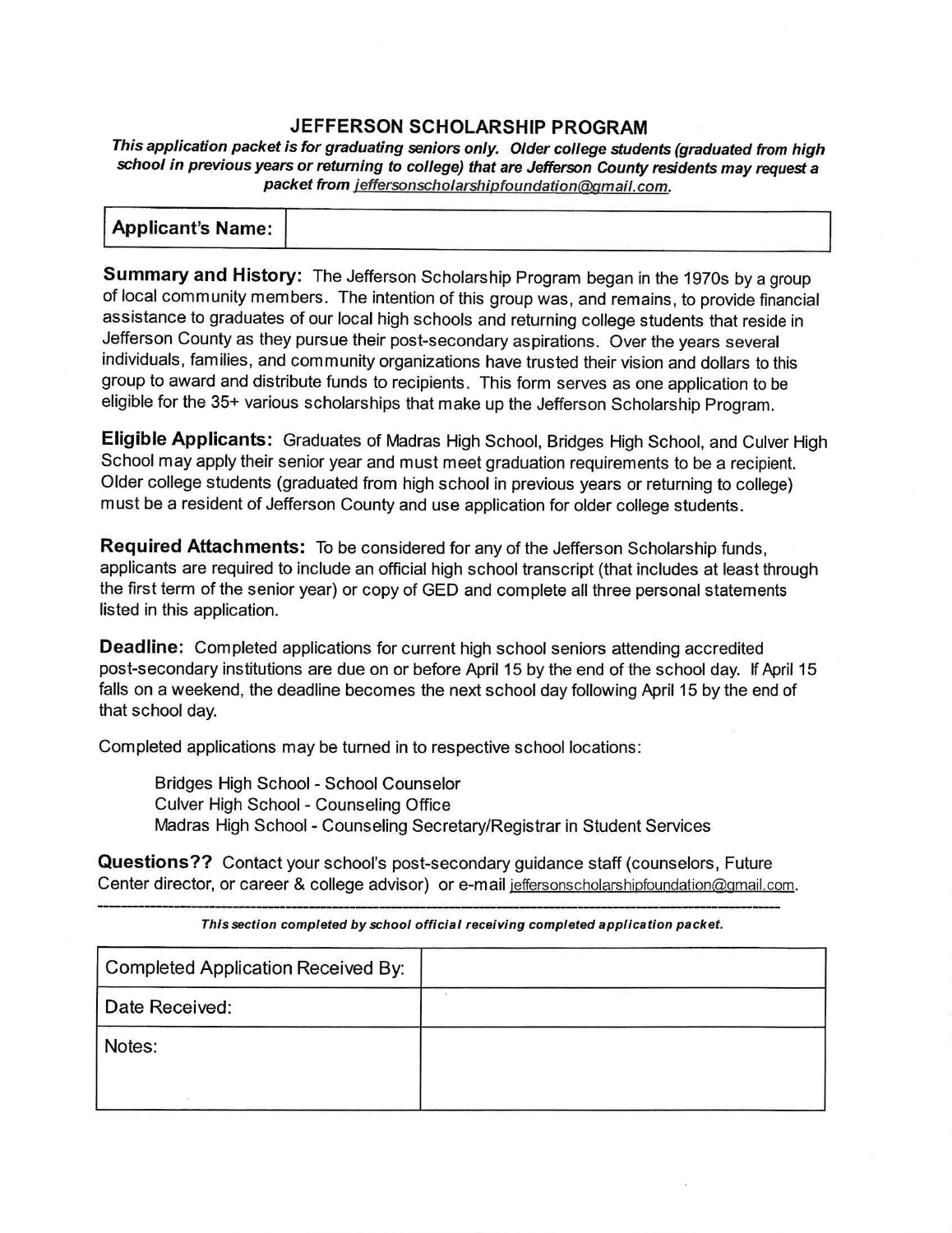# JEFFERSON SCHOLARSHIP PROGRAM

Application

This application packet is for graduating seniors only. Older college students (graduated from high school in previous years or returning to college) that are Jefferson County residents may request a packet from jeffersonscholarshipfoundation@gmail.com.

| <b>Applicant's Name:</b>                  |  |
|-------------------------------------------|--|
| <b>Address:</b>                           |  |
| Phone #:                                  |  |
| Email:                                    |  |
| <b>Parent's/Guardian's Name:</b>          |  |
| <b>Parent's/Guardian's</b><br>Occupation: |  |

#### Educational Information

| From which Jefferson County<br>high school will you graduate?                                        | <b>Bridges High School</b><br>o<br>Culver High School<br>Madras High School<br>O.                                                                                                                  |  |
|------------------------------------------------------------------------------------------------------|----------------------------------------------------------------------------------------------------------------------------------------------------------------------------------------------------|--|
| # of Years in a Jefferson County<br>High School (listed above):                                      | 4 years<br>O<br>3 years<br>□<br>2 years<br>◘<br>1 year<br>◘                                                                                                                                        |  |
| <b>Post-Secondary Institution You</b><br><b>Plan to Attend or Have Been</b><br><b>Admitted To:</b>   |                                                                                                                                                                                                    |  |
| <b>Type of Post-Secondary</b><br>Institution:                                                        | Vocational/Career & Technical Education<br>Π<br>Art or Fine Arts<br>□<br><b>Community College</b><br>$\Box$<br><b>Public University</b><br>❏<br><b>Private University</b><br>◘<br>Other:<br>$\Box$ |  |
| Admitted:                                                                                            | Yes<br>П<br>Not Yet<br>n                                                                                                                                                                           |  |
| <b>Current GPA (cumulative):</b><br><b>Q</b> Unweighted<br>Weighted (preferred if<br>0<br>available) |                                                                                                                                                                                                    |  |
| <b>SAT and/or ACT Composite Score</b><br>(highest score earned if taken<br>multiple times)           | SAT (highest composite score):<br>О<br>ACT (highest composite score):<br>◘                                                                                                                         |  |